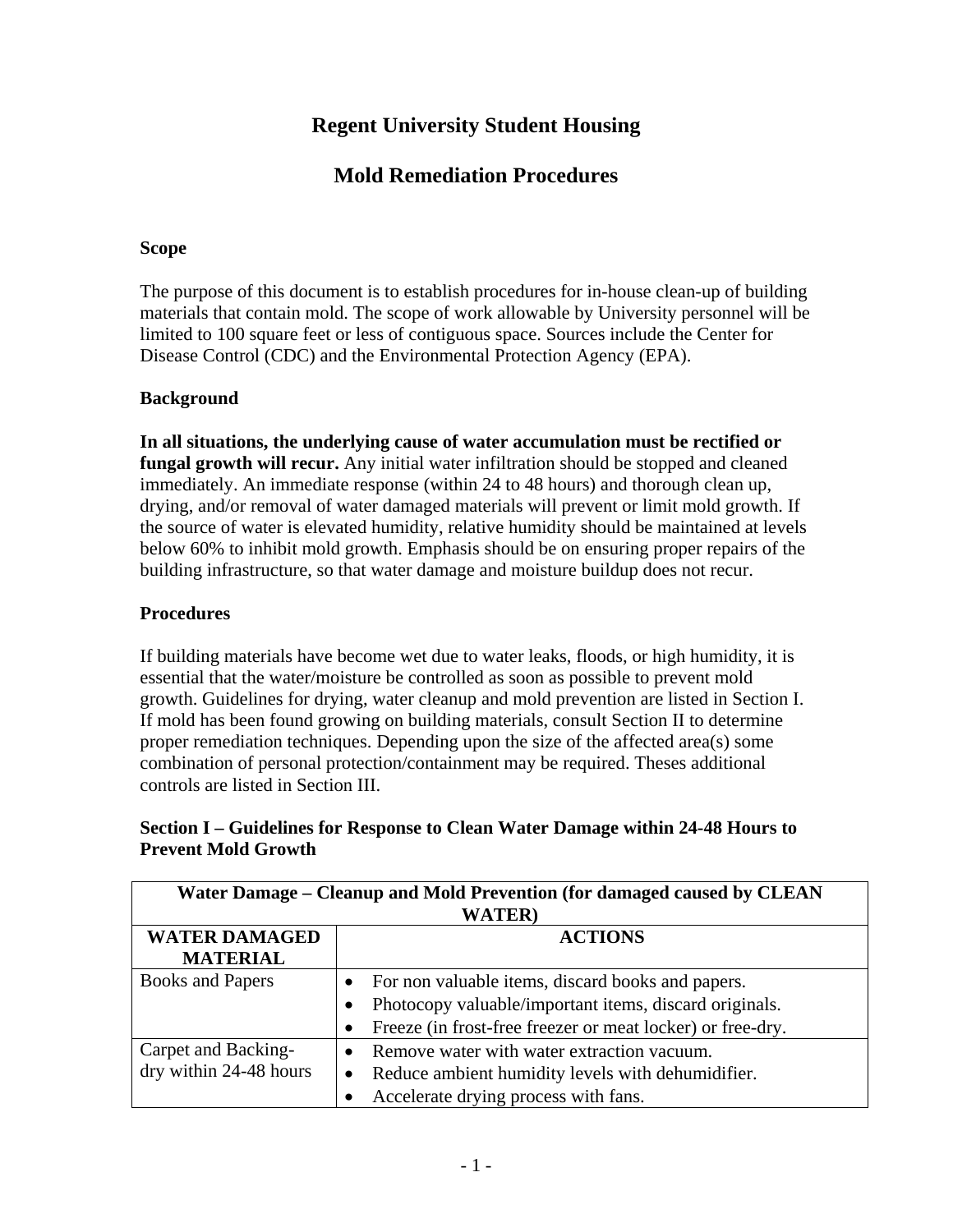| <b>Ceiling Tiles</b>        | Discard and replace.<br>$\bullet$                                                                             |
|-----------------------------|---------------------------------------------------------------------------------------------------------------|
| <b>Cellulose Insulation</b> | Discard and replace.<br>$\bullet$                                                                             |
| Concrete or cinder block    | Remove water with water extraction vacuum.<br>$\bullet$                                                       |
| surfaces                    | Accelerate drying process with dehumidifiers, fans, and/or<br>$\bullet$                                       |
|                             | heaters.                                                                                                      |
| Fiberglass insulation       | Discard and replace.<br>$\bullet$                                                                             |
| Hard surface, porous        | Vacuum or damp wipe with water and mild detergent and allow<br>$\bullet$                                      |
| flooring (Linoleum,         | drying; scrub if necessary.                                                                                   |
| ceramic tile, vinyl)        | Check to make sure under-flooring is dry; dry under-flooring if<br>$\bullet$                                  |
|                             | necessary.                                                                                                    |
| Non-porous, hard            | Vacuum or damp wipe with water and mild detergent and allow<br>$\bullet$                                      |
| surfaces (plastics,         | to dry; scrub if necessary.                                                                                   |
| metals)                     |                                                                                                               |
| Upholstered furniture       | Remove water with water extraction vacuum.<br>$\bullet$                                                       |
|                             | Accelerate drying process with dehumidifiers, fans, and/or<br>٠                                               |
|                             | heaters.                                                                                                      |
|                             | May be difficult to completely dry within 48 hours. If the piece                                              |
|                             | is valuable, you may wish to consult a restoration/water damage<br>professional who specializes in furniture. |
| Wallboard (drywall and      | May be dried in place if there is no obvious swelling and the<br>$\bullet$                                    |
| gypsum board)               | seams are intact. If not, remove, discard and replace.                                                        |
|                             | Ventilate the wall cavity, if possible.<br>$\bullet$                                                          |
| Window drapes               | Follow laundering or cleaning instructions recommended by the<br>$\bullet$<br>manufacturer.                   |
| Wood surfaces               | Remove moisture immediately and use dehumidifiers, gentle<br>$\bullet$                                        |
|                             | heat, and fans for drying.                                                                                    |
|                             | Treated or finished wood surfaces may be cleaned with mild<br>$\bullet$                                       |
|                             | detergent and clean water and allowed to dry.                                                                 |
|                             | Wet paneling should be pried away from wall for drying.                                                       |

## **Section II – Building materials/items/furnishings.**

Non-porous (e.g., metals, glass, and hard plastics) and semi-porous (e.g., wood and concrete) materials that are structurally sound and are visibly moldy can be cleaned and reused. Cleaning should be done by damp wiping with a detergent solution.

Carpeting, backing and fabric upholstered furniture can be cleaned using wet vacuuming, or steam cleaning. After carpeting has dried, repeat cleaning with HEPA vacuum.

Books may be cleaned using a HEPA vacuum.

Wallboard (gypsum board and drywall) should be removed and discarded. Seal in plastic bags and dispose of as normal waste. HEPA vacuum surrounding area.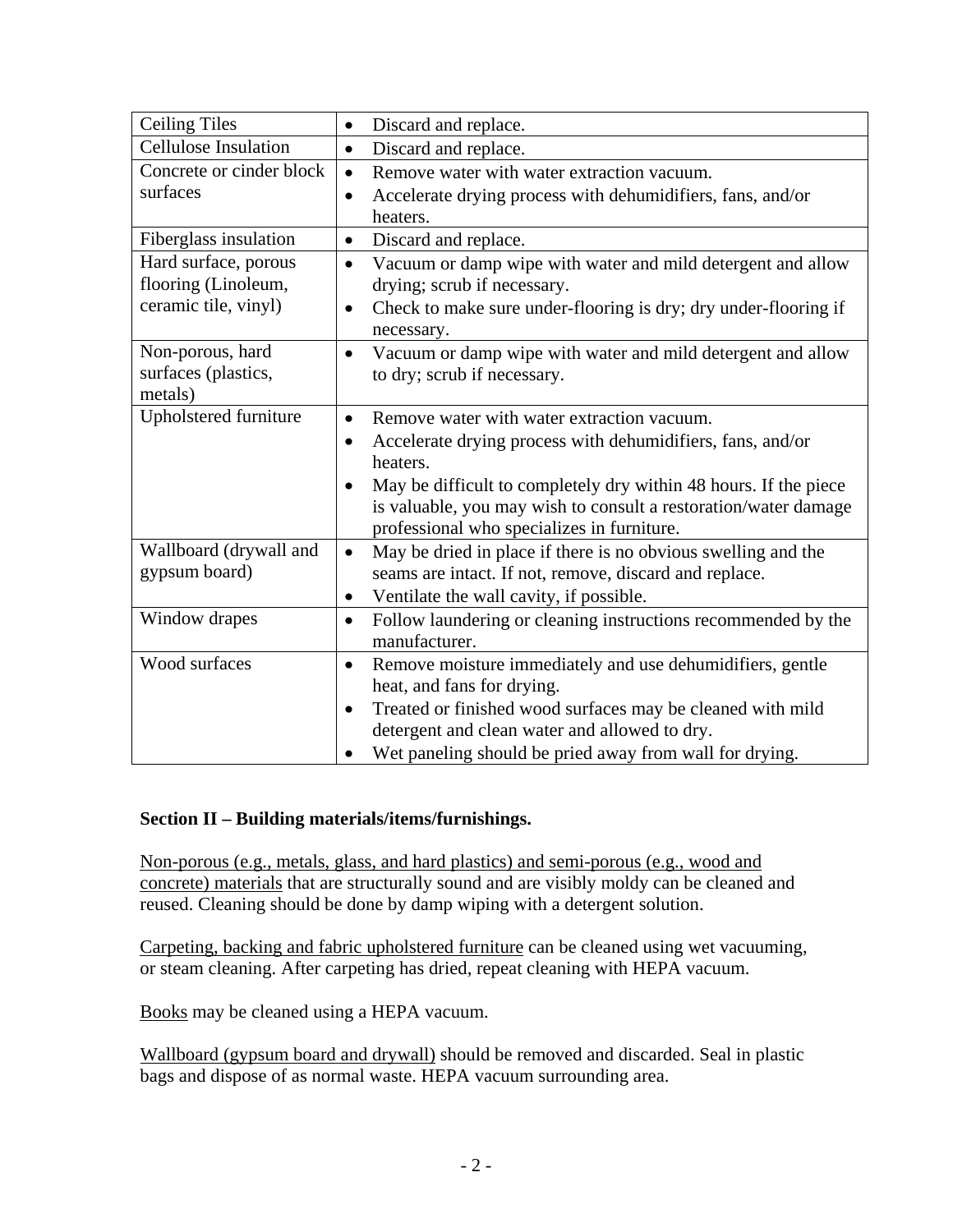Ceiling tiles that have visible mold should be removed and discarded.

The use of gaseous, vapor-phase, or aerosolized biocides for remedial purposes is **not**  recommended. The use of biocides in this manner can pose health concerns for people in occupies spaces of the building and for people returning to the treated space if used improperly. Furthermore, the effectiveness of these treatments is unproven and does not address the possible health concerns from the presence of the remaining non-viable mold.

## **Section III – Additional controls/protection based on size of affected area**

**Small Isolated Areas** (30 square feet or less) – e.g., ceiling tiles, small areas on walls, small sections of carpet or upholstery

- a. Remediation can be conducted by regular building maintenance staff. Such persons should receive training on proper clean up methods, personal protection, and potential health hazards. This training can be performed as part of a program to comply with the requirements of the OSHA Hazard Communications Standard (29 CFR 1910.1200).
- b. Respiratory protection (e.g., N95 disposable respirator), in accordance with OSHA respiratory protection standard (29 CFR 1910.134), is recommended. Gloves and eye protection should be worn.
- c. The work area should be unoccupied. Vacating people from spaces adjacent to the work area is not necessary but is recommended in the presence of infants (less than 12 months old), persons recovering from recent surgery, immune suppressed people, or people with chronic inflammatory lung diseases (e.g., asthma, hypersensitivity pneumonitis, and severe allergies).
- d. Containment of the work area is not necessary. Durst suppression methods, such as misting (not soaking) surfaces prior to remediation, are recommended.
- e. Contaminated materials that cannot be cleaned should be removed from the building in a sealed plastic bag. There are no special requirements for the disposal of moldy materials.
- f. The work area and areas used by remedial workers for egress should be cleaned with a damp cloth and/or mop and a detergent solution.
- g. All areas should be left dry and visibly free from contamination and debris.

**Large Isolated Areas** (30 – 100 square feet) – e.g., individual wallboard panels, larger sections of carpeting